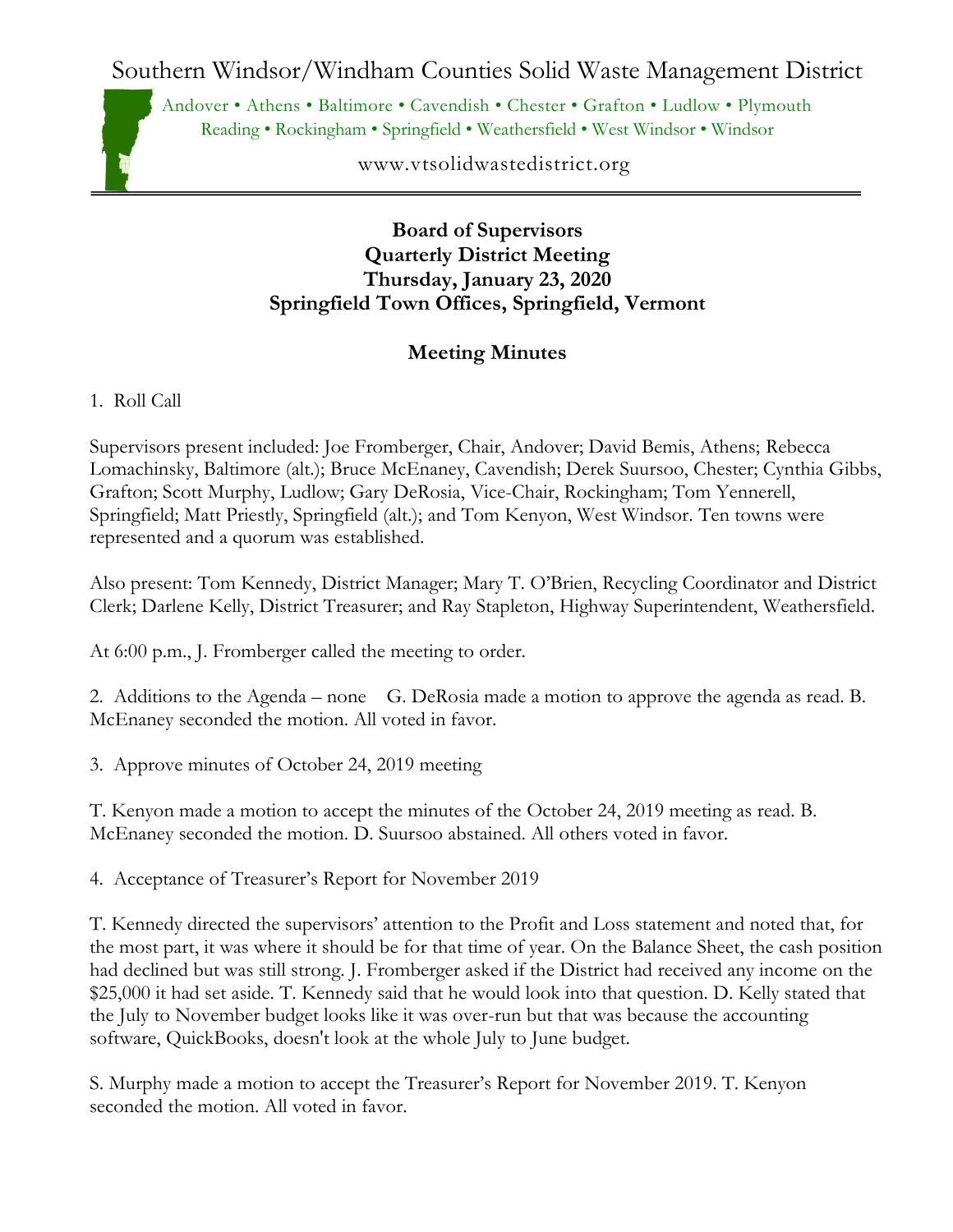SWWCSWMD 1.23.2020 meeting minutes p. 2

5. Discussion of grant award for a permanent HHW collection site

T. Kennedy stated that the State had sent a letter to the District indicating that it was awarded a grant of approximately \$59,000 to build a permanent, seasonal (May – October) household hazardous waste (HHW) facility. It is a 60:40 grant with the State's share being the larger portion. The District will work with M. Priestly of Alva Waste who will run the facility for the District at his transfer station, which is located just off of I-91 in Springfield. The plan is to transport a used trailer from the decommissioned Vermont Yankee property in the spring. The District will purchase a Conex box for holding materials.

T. Kennedy explained that the impetus for a permanent facility was the increasing costs of one-day HHW events. He will refine the budget and come back to the Board at a special meeting for final approval. Discussion ensued about what a permanent facility will involve.

6. Discussion of the Solid Waste Implementation Plan (SWIP)

T. Kennedy stated that the District's current five-year SWIP is set to expire this year. It is our guidance document and will be another five-year plan. A draft should be ready for review in April.

7. Update on processed glass aggregate (PGA)

A notice of alleged violation (NOAV) was issued by the State to the Town of Springfield in the summer of 2019 for contamination in the pile from glass trucked in from other towns. T. Kennedy noted that on January 22, 2020, the State had notified him that the Town of Springfield had two weeks to apply for a permit to collect glass on its property behind the town garage. Until the permit is issued, there is a Cease and Desist order prohibiting glass collection and storage at that site.

The Northeast Resource Recovery Association (NRRA) has been managing the PGA program for years but will not pay for the upgrades needed to obtain a permit for the program to continue. T. Kennedy would like the District to run the program, which would include making sure that a trip ticket is issued for each load. NRRA used to arrange for a mobile grinder when needed but the Town of Springfield has done that before and can continue to do so directly. T. Kennedy proposed that the District loan the user towns (currently Ludlow and Weathersfield) the funds to purchase waste block to create the requisite containment system. Re-ground asphalt will form the base of the collection area. The cost of the improvements is expected to be between \$3,000 and \$5,000.

B. McEnaney made a motion to authorize the District Manager to expend up to \$5,000 to deal with the glass issue. T. Kenyon seconded the motion. G. DeRosia agreed with the motion, with the understanding that the towns using the glass depot will have to reimburse the District for the expenditure. D. Bemis made a motion to amend the pending motion, to require the towns using the facility to agree to reimburse the District for its expenditures. D. Suursoo seconded the motion. All voted in favor of the motion as amended.